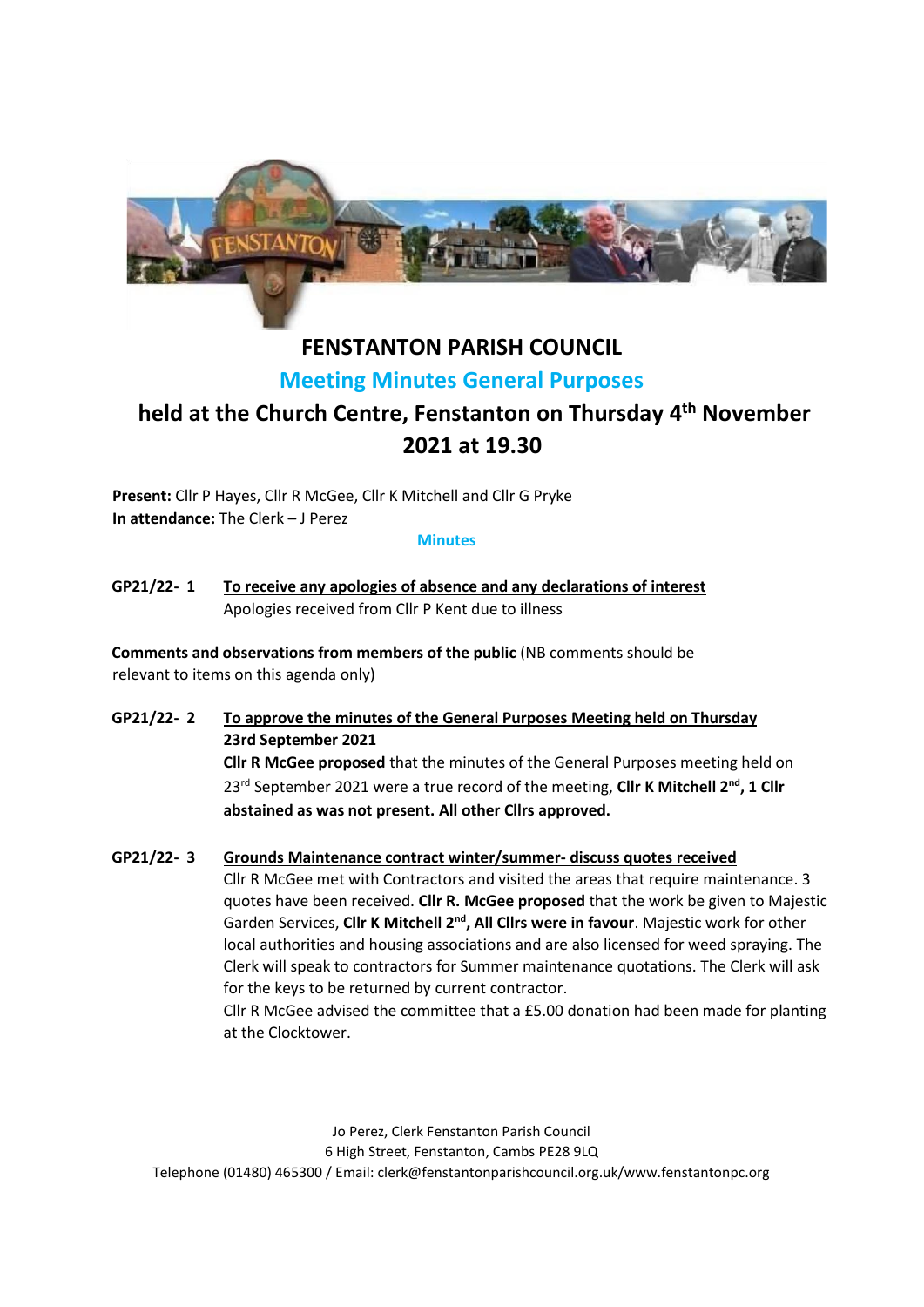# **GP21/22- 4 Fen Bridleway – Hedge and Verge maintenance – discuss quotes received** The Clerk has only received one quotation, despite contacting other contractors. **Cllr R McGee proposed** that the quotation for £650.00 + VAT be accepted unless other quotations are received before the end of next week, as the work needs to be carried out. **Cllr P Hayes 2nd, All Cllrs in favour.**

#### **GP21/22- 5 Maintenance of green areas – Fenstanton North Ward**

Cllr R McGee has spoken to the homeowner Mr S Daniels, at number 10 Greenfields, he owns the private land at Greenfields. He has given permission for the Parish Council to maintain the grassed area and is happy for the Parish Council to add picnic bench in order for residents to use the area. The Clerk will email Mr Daniels to confirm that he is in agreement. **Cllr R McGee proposed** that the GP Committee accept Mr Daniels offer to allow residents use of the land if the Parish Council maintain the area, **Cllr G Pryke 2nd, All Cllrs were in favour.**

The Clerk will approach HDC and offer to maintain the area and ask for reimbursement £2000. **Cllr R McGee proposed, Cllr P Hayes 2nd, All Cllr were in favour.**

# **GP21/22- 6 Village clean-up/litter picking**

Cllr R McGee has organised litter picking for November 21<sup>st</sup>. Cllr R McGee proposed that equipment is supplied to Parishioners and that stocks of equipment be replenished at cost from S Booth, **Cllr K Mitchell 2nd, All Cllrs were in favour**.

# **GP21/22- 7 LHI Chequer Street – update**

Cllr R McGee has been advised that the plans will be received by mid-November.

#### **GP21/22- 8 20s plenty for us campaign**

Cllr R McGee advised that data is still being collected from 10 locations around the Village. Current data shows the average speed is being recorded at 15-16mph. The suggested 20mph zone would be from the current weigh limits entering the Village. Cllr K Mitchell will upload a Traffic survey to the website. The Clerk advise that the '20s plenty for us' bin stickers are now available.

#### **GP21/22- 9 Discuss quotation received for repairs to Church footpath – £40 per m2**

A quotation has been received for a total cost of £10,000 to repair both pathways. This will be discussed further at the next full Parish Council meeting. The Clerk to enquire as to how long the repairs would be guaranteed.

#### **GP21/22- 10 Dog fouling - poster campaign – Cost for posters and stickers £358.00 & VAT**

Cllr R McGee has received a quotation from the printer used for the local magazine, as the quality of work is known. **Cllr R McGee proposed** that the GP committee purchase A3 posters and A4 bin stickers (quotation number 51280), **Cllr G Pryke 2nd, All Cllrs were in favour.** 

# **GP21/22- 11 Hampton working Party – update** Plans for the area include an area for a football pitch, a dog agility area, hedging and trees. The planting style will be designed with Capability Brown in mind. Draft plans

Jo Perez, Clerk Fenstanton Parish Council 6 High Street, Fenstanton, Cambs PE28 9LQ Telephone (01480) 465300 / Email: clerk@fenstantonparishcouncil.org.uk/www.fenstantonpc.org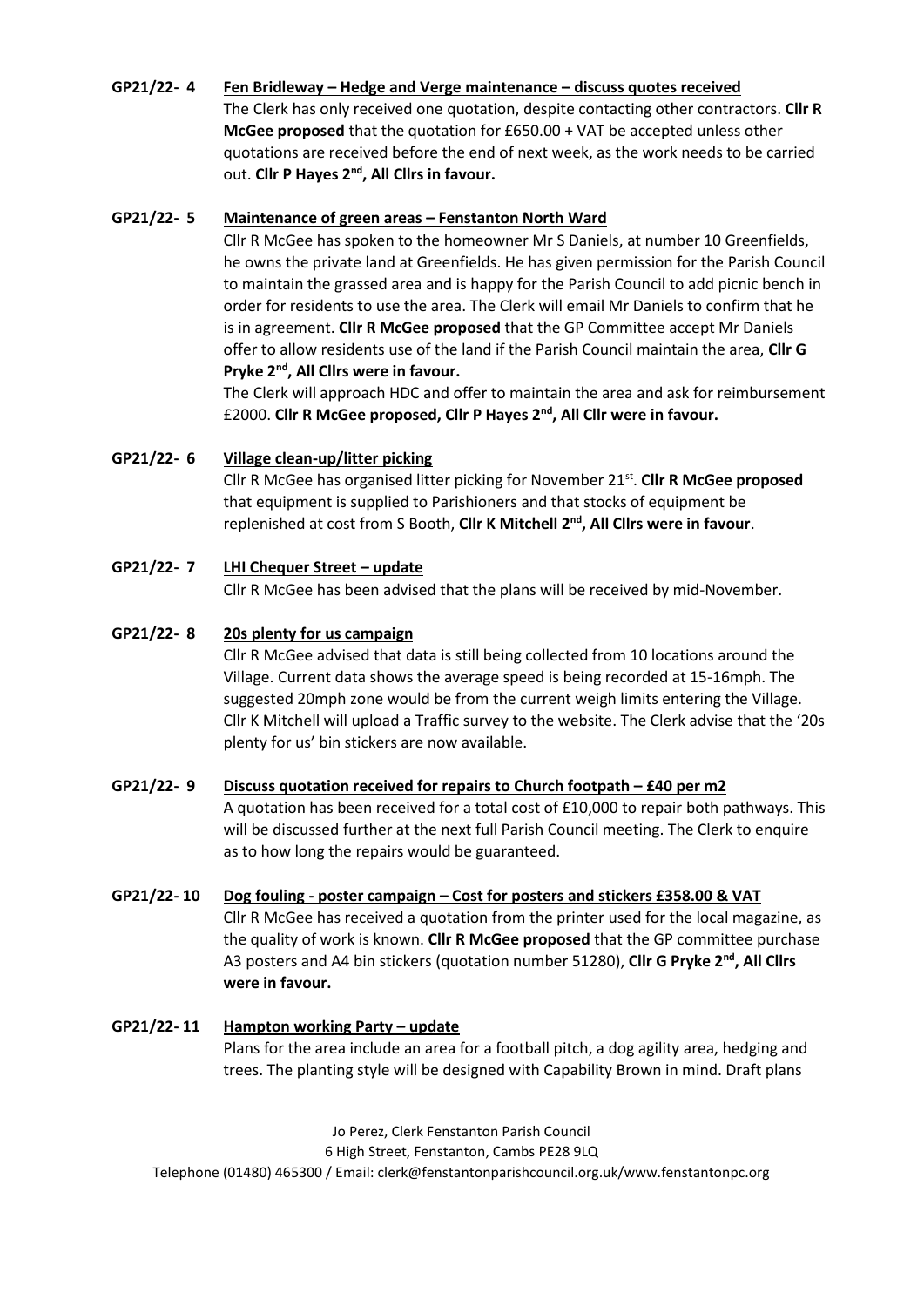will be shared with residents for their comments and ideas. There are possible grants available.

#### **GP21/22- 12 MUGA – update and booking system**

The MUGA is already proving very popular. Currently there are two combination locks in place until the final lock solution is fitted. The booking system may require some work.

# **GP21/22- 13 Discuss and approve quotation to repair lights at the Clock Tower - £820.58** The original contractor JND Construction, have not repaired the lighting around the clock tower as originally planned and unfortunately have not been able to guarantee a date for repairs. The Parish Council have had a quotation from another contractor who can carry out the work. Cllr R McGee proposed that the work be carried out, Cllr K Mitchell 2<sup>nd</sup>, All Cllrs were in favour.

# **GP21/22- 14 Discuss the Queens Platinum Jubilee celebrations 2nd -5 th June 2022** Cllrs discussed and felt that it would be helpful to reach out to Parishioners for their ideas and support in arranging celebrations. The Clerk will put a note in Spectrum. The Parish Council will be getting involved with The Queen's Green Canopy and planting Trees in commemoration.

- **GP21/22- 15 Discuss and decide on the purchase of two mobile telescopic netball posts - £300.00** The MUGA is proving popular. Telescopic Netball posts would be a useful addition, they can be chained when not in use and can be purchase with residual S106 funds for sports equipment. **Cllr R McGee proposed** that two telescopic posts be purchased**, Cllr K Mitchell 2nd, All Cllrs were in favour.**
- **GP21/22- 16 Discuss and decide on quotations to install mesh pathway on the Hampton Field** Cllr G Pryke has had a quotation of £800.00 to install a mesh pathway. Cllr G Pryke will provide the Clerk with the specification details to enable further quotations. **Cllr K Mitchell proposed** that we accept the quotation of £800.00 unless the Clerk is able to secure better quotation, **Cllr P Hayes 2nd, All Cllrs were in favour**.
- **GP21/22- 17 Discuss 'dogs to be kept on lead' at the Parish Council Play Areas & surrounding area** The Clerk has received complaints about dogs being off lead in areas around the Village where Children play, and a report of a Parishioner being bitten. The Clerk will enquire with HDC to see if they have stickers that can be put on the nearby lamp posts to remind dog owners to keep their dogs on lead.
- **GP21/22- 18 Discuss and decide on quotation for permissive path bridge at Footpath 1** Defer to the next meeting as quote has not yet been received.

# **GP21/22- 19 Discuss and decide on the Purchase of a new 'Hero' award trophy** The current Trophy is looking old and tatty. Councillors discussed purchasing a replacement. Councillors suggested purchasing an individual award that 'Community Hero's' could keep and also a shield with inscriptions added each year to be kept in the office on display. Cost of an individual award is approximately £35.00 and a Shield £85.00 & VAT and engraving costs. **Cllr G Pryke proposed** that both be purchased at a

Jo Perez, Clerk Fenstanton Parish Council 6 High Street, Fenstanton, Cambs PE28 9LQ Telephone (01480) 465300 / Email: clerk@fenstantonparishcouncil.org.uk/www.fenstantonpc.org